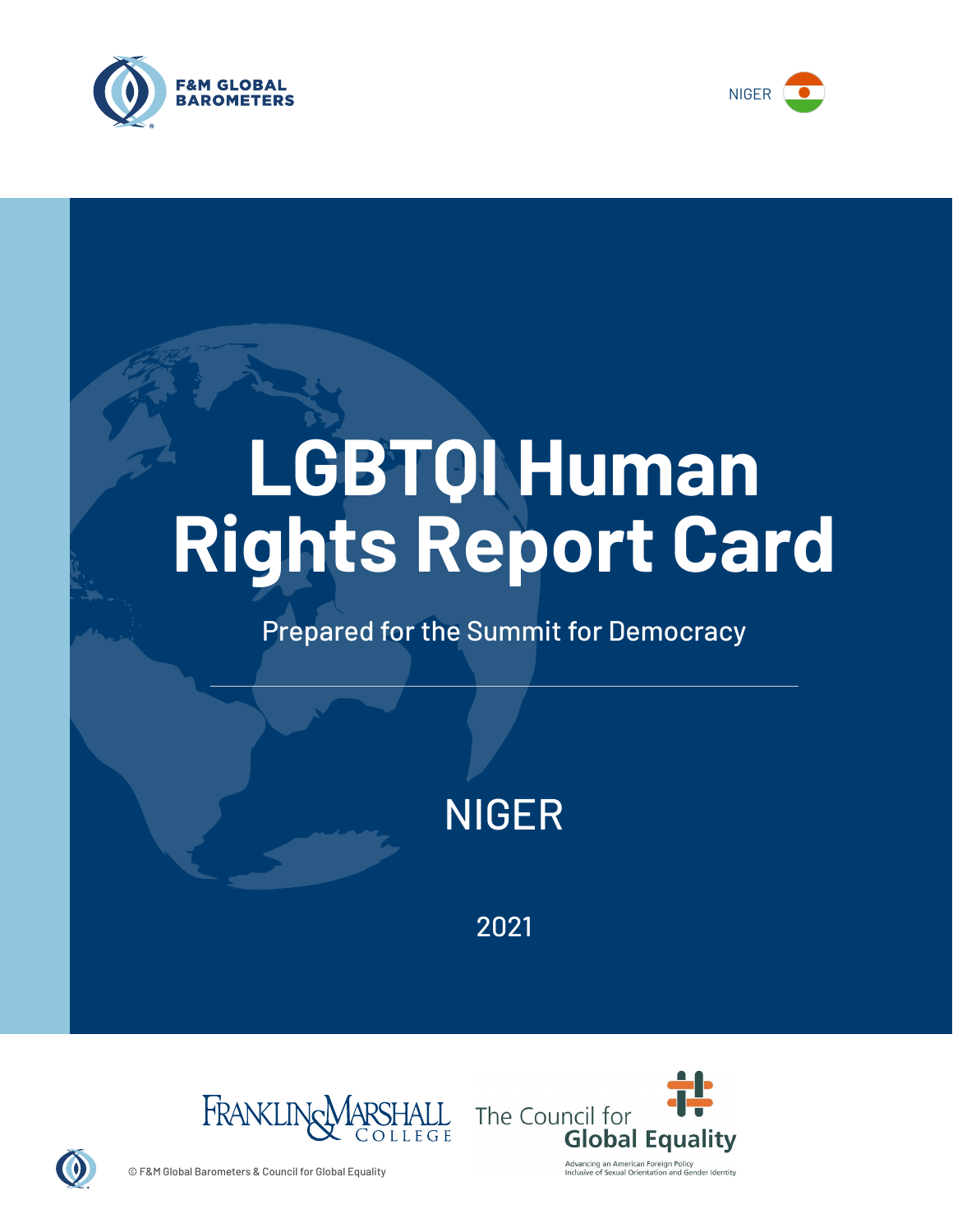



# Report Card on the Human Rights of LGBTQI Peoples **OVERVIEW** Niger

Inclusive democracies value the democratic, economic, and social contributions of *all* citizens. Indeed, democracy itself cannot thrive unless the human rights of all people are protected, and this must include protections for often marginalized lesbian, gay, bisexual, transgender, queer, and intersex (LGBTQI) peoples. Advancing rights for the protection of LGBTQI people is also closely correlated to broader democratic dividends, including efforts to address democratic backsliding, fight corruption, and build resilient movements to fight authoritarianism. These themes of the Summit for Democracy are also themes of LGBTQI movements around the world.

This report card provides a concise measurement of the attainment of core human rights protections for LGBTQI individuals. It sets the collective standard for participating states' core legal obligations toward LGBTQI peoples and consequently the ability of LGBTQI citizens to contribute to and benefit from democratic institutions. Countries are graded on three dimensions: Basic Rights, Protection from Violence, and Socio-economic rights. Only one state has achieved all benchmarks. The Summit for Democracy signals the start of a year of action when all states will have an opportunity to demonstrate progress in advancing the human rights and democratic participation of LGBTQI peoples.

The report card is based on **2020** baseline data and will be updated during the year of action to reflect advances over the coming year, culminating in a 2022 report at the end of the Summit process.

| $0 - 59\%$ | $60 - 69\%$ | $70 - 79\%$ | $80 - 89\%$ | $90 - 100\%$ |
|------------|-------------|-------------|-------------|--------------|
| Failing    | Poor        | Fair        | Good        | Excellent    |

### **REPORT CARD SCALE**

## **ADDITIONAL DEMOCRACY INDICATORS**

| Democracy Index<br>Full Democracy 8-10   Flawed Democracy 6-8   Hybrid Democracy 4-6   Authoritarian 0-4 | 2020                | 3.29/10  |
|----------------------------------------------------------------------------------------------------------|---------------------|----------|
| Freedom House Freedom in the World<br>Free 70-100   Partly Free 40-69   Not Free 0-39                    | 2020                | 48/100   |
| <b>Corruption Perceptions Index</b><br>Very Clean 100/100   Highly Corrupt 0/100                         | 020<br>$\sim$       | 32/100   |
| <b>Global Acceptance Index</b><br>High Acceptance 10   Low Acceptance 0                                  |                     | 2.97/10  |
| <b>Fragile States Index</b><br>Sustainable 0-30   Stable 30-60   Warning 60-90   Alert 90-100            | 020<br>$\bar{\sim}$ | 95.3/100 |
| <b>UNDP Gender Inequality Index</b><br>Very High 0.0   Low 1.0                                           |                     | 0.642/1  |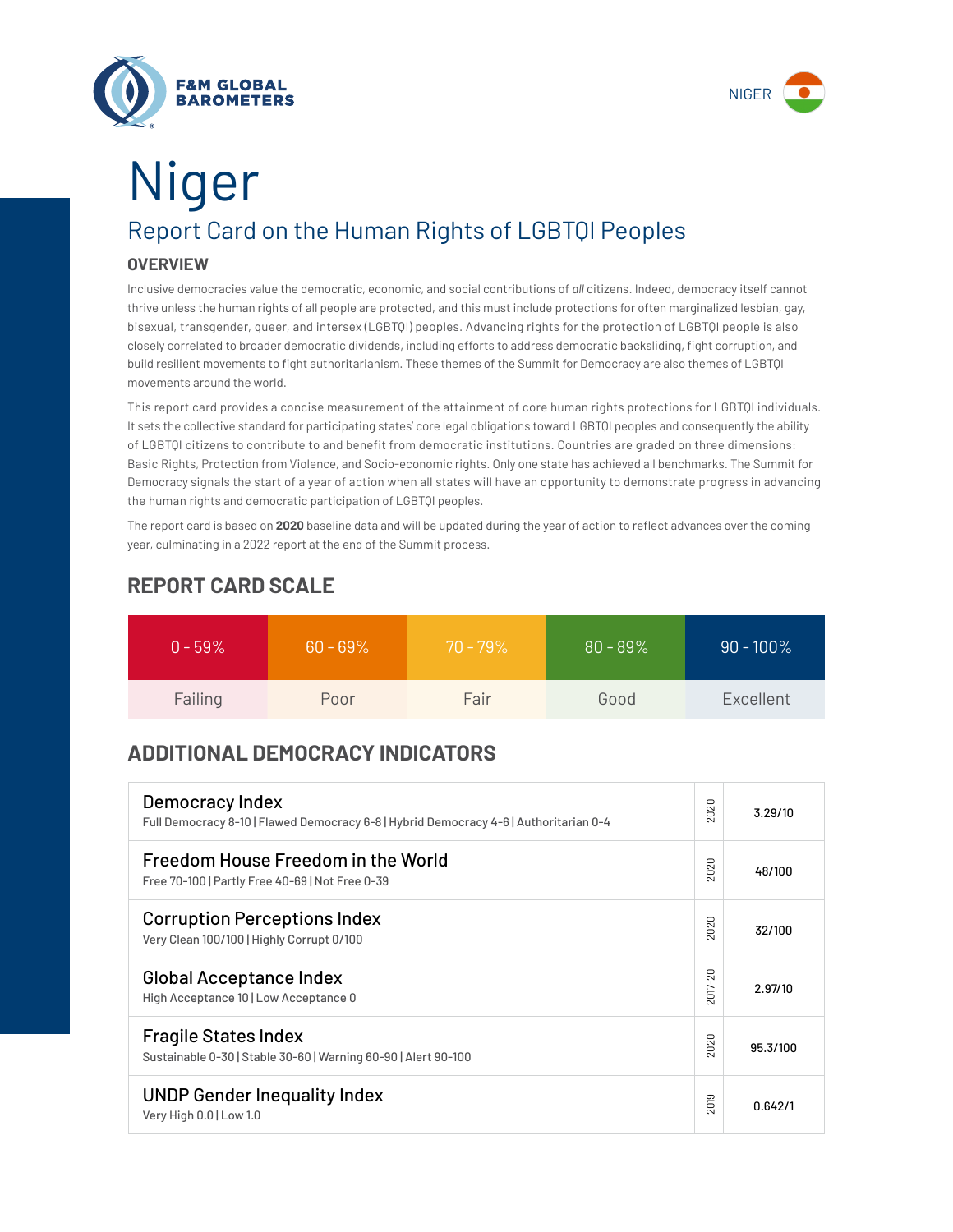



**The report card items are based on 2020 baseline data.**

| 40% | <b>DIMENSION 1: BASIC HUMAN RIGHTS</b>                                                               |                          |                          |
|-----|------------------------------------------------------------------------------------------------------|--------------------------|--------------------------|
|     | 1 No criminalization of sexual orientation                                                           |                          | $\overline{\phantom{0}}$ |
|     | 2 No criminalization of gender identity or expression                                                |                          | O                        |
|     | 3 Freedom from arbitrary arrest based on sexual orientation                                          |                          | $\bigcirc$               |
|     | 4 Freedom from arbitrary arrest based on gender identity                                             |                          | $\Box$                   |
|     | 5 Legal recognition of gender identity                                                               | $\bigcirc$               |                          |
|     | 6 No physiological alteration requirement for legal gender recognition                               | $\blacksquare$           |                          |
|     | 7 No psychiatric diagnosis requirement for legal gender recognition                                  | $\bigcirc$               |                          |
|     | 8 LGBTQI organizations are allowed to legally register                                               | O                        |                          |
|     | 9 LGBTQI organizations are able to peacefully and safely assemble                                    | $\bigcirc$               |                          |
|     | 10 Security forces provide protection to LGBTQI pride participants                                   |                          |                          |
| 10% | <b>DIMENSION 2: PROTECTION FROM VIOLENCE</b>                                                         | <b>YES</b>               | N <sub>0</sub>           |
|     | 11 Ban on gay conversion therapy                                                                     | $\bigcirc$               |                          |
|     | 12 Hate crimes legislation includes sexual orientation                                               | ۰                        |                          |
|     | 13 Hate crimes legislation includes gender identity                                                  | $\Box$                   |                          |
|     | 14 Hate crimes legislation includes sex characteristics                                              | 0                        |                          |
|     | 15 Hate speech laws include sexual orientation                                                       | $\bigcirc$               |                          |
|     | 16 Hate speech laws include gender identity                                                          | $\bullet$                |                          |
|     | 17 Equality body mandate exists                                                                      | $\bigcirc$               |                          |
|     | 18 Prohibition of medically-unnecessary non-consensual medical interventions on intersex individuals | $\bullet$                |                          |
|     | 19 Gender affirming prison accommodations                                                            | $\Box$                   |                          |
|     | 20 Asylum for LGBTQI individuals is available within the country                                     |                          |                          |
| 0%  | <b>DIMENSION 3: SOCIO-ECONOMIC RIGHTS</b>                                                            | <b>YES</b>               | N <sub>0</sub>           |
|     | 21 Workplace non-discrimination laws include sexual orientation                                      |                          |                          |
|     | 22 Workplace non-discrimination laws include gender identity                                         |                          |                          |
|     | 23 Workplace non-discrimination laws include sex characteristics                                     |                          |                          |
|     | 24 Fair housing non-discrimination laws include sexual orientation                                   |                          |                          |
|     | 25 Fair housing non-discrimination laws include gender identity                                      | $\overline{\phantom{0}}$ |                          |
|     | 26 Head of state supports marriage equality                                                          |                          |                          |
|     | 27 State allows for marriage equality                                                                | $\bigcirc$               |                          |
|     | 28 State prohibits discrimination in healthcare based on sexual orientation                          |                          |                          |
|     | 29 State prohibits discrimination in health care based on gender identity                            |                          |                          |
|     |                                                                                                      |                          |                          |